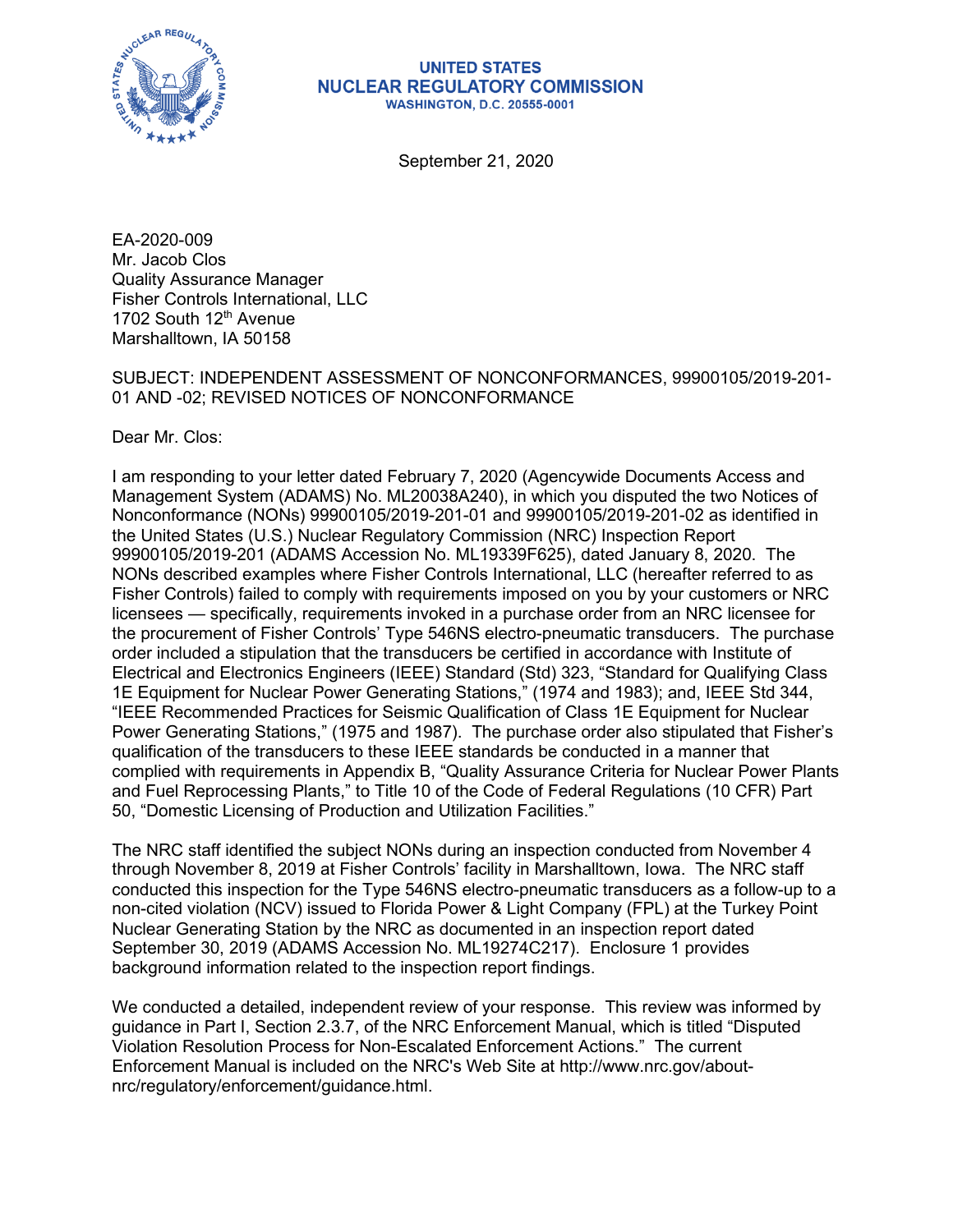The NRC staff members who performed the review were not involved with the original inspection effort. After careful consideration of the basis for your dispute of the NONs, we have concluded that NON 99900105/2019-201-01 and -02 are valid; however, the NONs have been revised to include the specific purchase order and IEEE standards. Specifically, the NRC staff determined that Fisher Controls' qualification testing did not comply with IEEE Stds 344 and 323 and, therefore, Fisher Controls did not meet the procurement requirements specified in the FPL purchase order. The bases for NRC conclusions regarding this matter are provided in Enclosure 2 to this letter. The specific IEEE Std 344 and 323 sections applicable to NONs 99900105/2019-201-01 and 99900105/2019-201-02 are provided in Enclosures 3 and 4 to this letter, respectively.

In accordance with 10 CFR 2.390, "Public inspections, exemptions, requests for withholding," of the NRC's "Rules of Practice," a copy of this letter will be available electronically for public inspection in the NRC Public Document Room or from the Publicly Available Records System component of the NRC's ADAMS. ADAMS is accessible from the NRC website at http://www.nrc.gov/reading-rm/adams.html (the Public Electronic Reading Room).

Should you have any additional questions, please contact Deanna Zhang of my staff at 301-415-1946.

Sincerely,

Christopher G. Miller, Director **/RA/** Division of Reactor Oversight Office of Nuclear Reactor Regulations

Docket No.: 99900105

- Enclosure 1: Background Inspection Report 99900105/2019-201
- Enclosure 2: Nuclear Regulatory Commission's Review and Conclusions for NON 99900105/2019-201-01 and NON 99900105/2019-201-02
- Enclosure 3: IEEE Standards Applicable to NON 99900105/2019-201-01
- Enclosure 4: IEEE Standards Applicable to NON 99900105/2019-201-02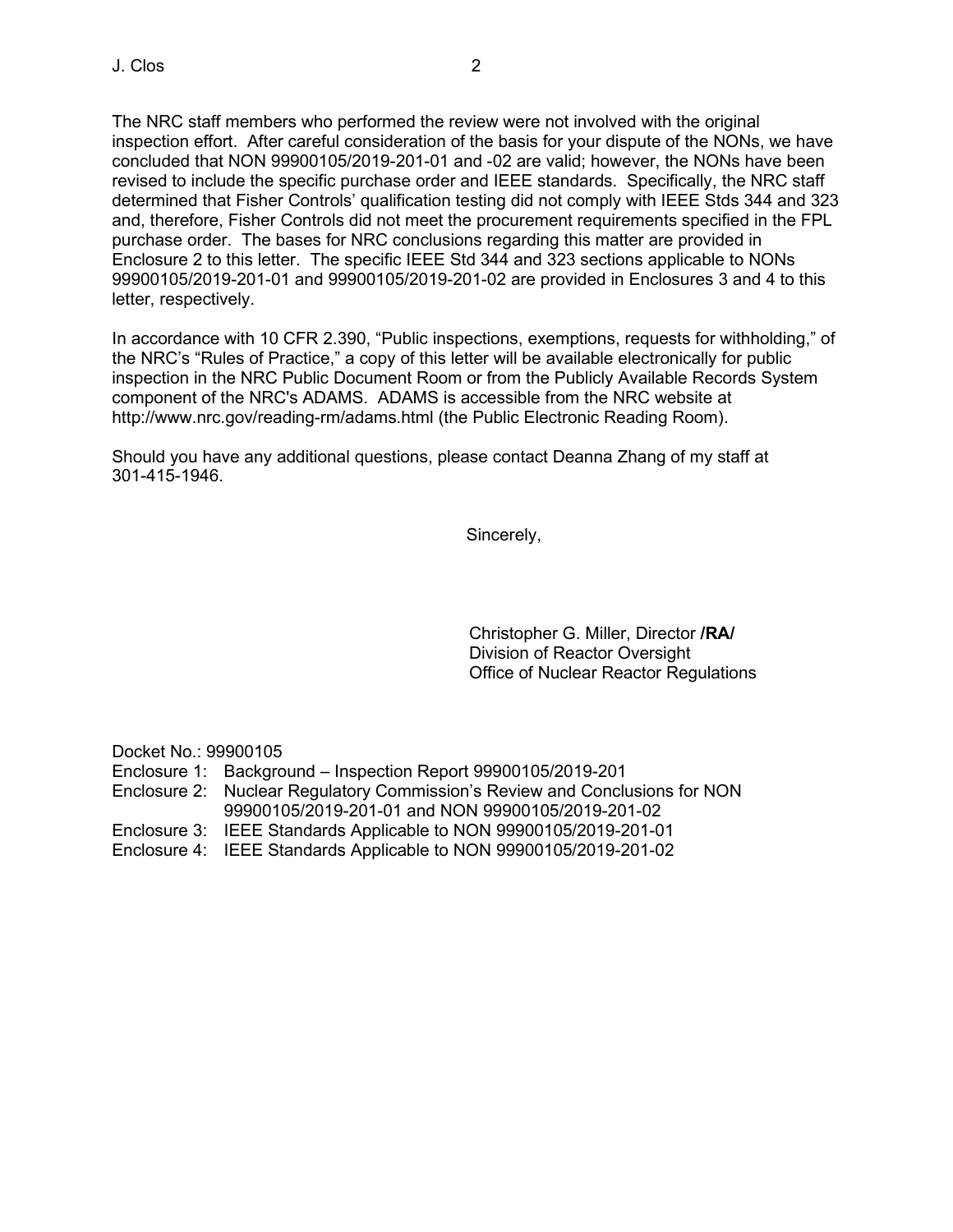# J. Clos 3

#### SUBJECT: INDEPENDENT ASSESSMENT OF NONCONFORMANCES, 99900105/2019-201- 01 AND -02; REVISED NOTICES OF NONCONFORMANCE DATED: September 21, 2020

# **DISTRIBUTION:**

**BHughes** YDiaz-Castillo ASakadales PPrescott **JPeralta** DJones **NSavwoir** 

| ADAMS Accession No.: ML20063M612<br>via email* |               |                 |                |
|------------------------------------------------|---------------|-----------------|----------------|
| <b>OFFICE</b>                                  | NRR/DRO/IQVB  | OE/EB           | OE/EB          |
| <b>NAME</b>                                    | DZhang*       | DJones*         | JPeralta*      |
| <b>DATE</b>                                    | 08/20/2020    | 08/20/2020      | 09/02/2020     |
| <b>OFFICE</b>                                  | NRR/DRO/IQVB* | OGC/GCHA/AGCMLE | NRR/DRO        |
| <b>NAME</b>                                    | KKavanagh     | LBaer*          | <b>CMiller</b> |
| <b>DATE</b>                                    | 09/04/2020    | 08/20/2020      | 09/21/2020     |

# **OFFICIAL RECORD COPY**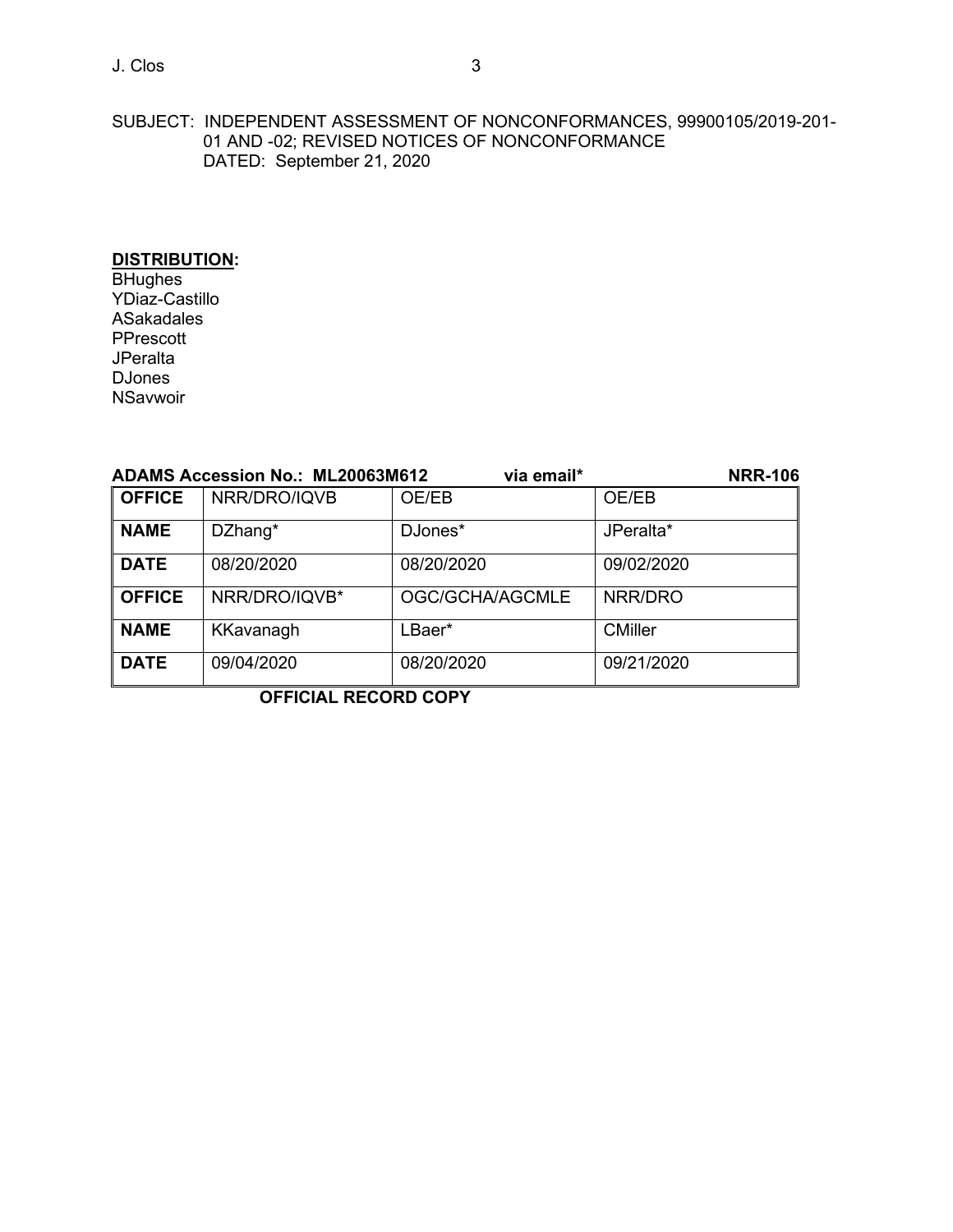#### **Background – Inspection Report 99900105/2019-201**

The United States (U.S.) Nuclear Regulatory Commission (NRC) staff identified two notices of nonconformance (NON) during an NRC inspection conducted from November 4 through November 8, 2019 at Fisher Controls International, LLC (hereafter referred to as Fisher Controls') facility in Marshalltown, Iowa. The NRC staff conducted this inspection for the Type 546NS electro-pneumatic transducers in response to a non-cited violation (NCV) issued to Florida Power & Light Company (FPL) for the Turkey Point Nuclear Generating Station by the NRC as documented in an inspection report dated September 30, 2019 (Agencywide Documents Access and Management System (ADAMS) ML19274C217).

In a letter dated February 7, 2020 (ADAMS Accession No. ML20038A240), Fisher Controls disputed NON 99900105/2019-201-01, which discussed Fisher Controls' failure to adequately seismically qualify the 546NS electro-pneumatic transducers through suitable qualification testing to verify the adequacy of the design. Specifically, Fisher Controls certified, as specified in purchase orders*,* that the 546NS electro-pneumatic transducer met the requirements of the 1975 and 1987 Editions of the IEEE Std 344, "IEEE Recommended Practices for Seismic Qualification of Class 1E Equipment for Nuclear Power Generating Stations". Both the 1975 and 1987 versions of IEEE Std 344 require operating basis earthquake and safe shutdown earthquake testing as part of the seismic qualification testing for Class 1E equipment. The NRC inspection team determined that Fisher's qualification testing did not include the performance of operating basis earthquake or safe shutdown earthquake testing as stipulated in the IEEE standards. As a result, Fisher Controls did not demonstrate that the 546NS electro-pneumatic transducers could perform their intended safety function during and after a design basis seismic event.

Fisher Controls also disputed NON 99900105/2019-201-02 regarding the failure to comply with IEEE Std 323-1983 during the qualification of the 546NS electro-pneumatic transducer to verify its capability to withstand adverse environmental conditions.

The NRC staff performed an independent review of the two NONs based on the information in Inspection Report 99900105/2019-201, Fisher Controls' letter (February 7, 2020) disputing the two NONs identified in the inspection report, and additional information<sup>[1](#page-3-0)</sup> provided by Fisher Controls that include NRC licensees' POs for the 546NS transducer, Fisher Controls' quotes, and certificates of conformance/compliance for these POs. The NRC staff determined that Fisher Controls' qualification testing did not comply with IEEE Stds 344 and 323 and, therefore, Fisher did not meet the qualification requirements invoked in a Turkey Point Nuclear Plant purchase order. The bases for NRC conclusions regarding the two NONs are provided below.

<span id="page-3-0"></span><sup>1</sup> The Turkey Point POs and certificates of conformance (CoCs) were not provided to the NRC staff during its inspection at the Fisher Controls facility from November 4 through November 8, 2019.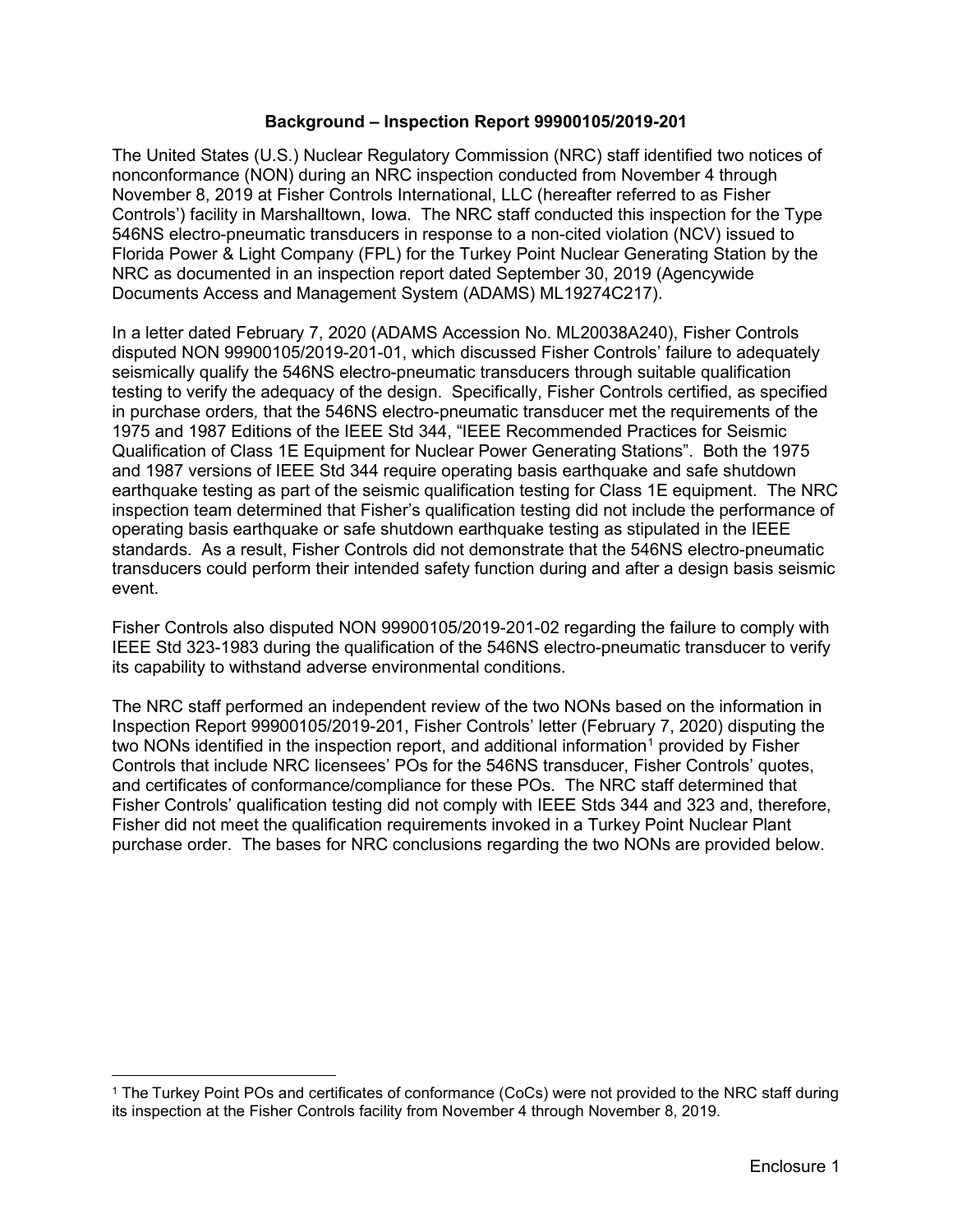# **NUCLEAR REGULATORY COMMISSION'S EVALUATION AND CONCLUSION**

### **1. Nonconformance 99900105/2019-201-01 (NON-01)**

#### **A. Summary of Fisher Controls Response (NON-01)**

In its response to the NRC, Fisher Controls stated that the Fisher Qualification Report (FQR) prepared for the Type 546NS is an accurate representation of the testing that was conducted as part of the initial Type 546NS qualification program; and that this testing program was designed and conducted for a non-U.S. customer's application in 1994. Fisher utilized the summarized results from the 1994 testing in FQRs that were provided to subsequent customers. Fisher declared that the intent of the FQR was not to demonstrate full compliance to a standard or a specific customer application; and, that the purpose of these subsequent FQRs was to present the test sequence and results to the customer for their independent assessment as to whether the Type 546NS was suitable for use at their specific nuclear plant. Therefore, Fisher Controls does not believe any corrective actions are necessary.

#### **B.1 NRC Evaluation (NON-01)**

Based on its independent review, the NRC concluded that the findings identified in NON-01 occurred as described in the inspection report dated November 8, 2019. It was noted that Turkey Point PO 02385926 specified IEEE Std 344-1975/1987 for seismic qualification testing of Class 1E equipment (i.e., vibration, operating basis earthquake, and safe shutdown earthquake testing). However, as documented in its FQR, Fisher Controls only performed vibration testing of the electro-pneumatic transducers and did not perform the operating basis earthquake and safe shutdown earthquake testing as stipulated in the IEEE standards and PO 02385926. Fisher Control's letter, dated February 7, 2020, did not dispute the fact that the operating basis earthquake and safe shutdown earthquake testing were not conducted. The Fisher Controls letter stated that the CoC (19QN28-CC-01) for the Turkey Point PO did not specifically certify compliance to IEEE Std 344-1975/1987 or state that the requirements of PO 02385926 had been met. The letter also stated that the CoC certified that the subject Type 546NS electro-pneumatic transducers were essentially identical in construction to the test units evaluated per Environmental Qualification Report FQR-82. Although FQR-82, originally issued in 2006, stated that it provided a generic qualification for the Type 546NS electro-pneumatic transducer, Turkey Point's PO 02385926 stipulated that Fisher Controls certify that the 546NS electro-pneumatic transducer was qualified in accordance with IEEE standards 344, "IEEE Recommended Practices for Seismic Qualification of Class 1E Equipment for Nuclear Power Generating Stations," -1975 and 1987. Therefore, NON-01 remains valid, however, it has been revised to include reference to the specific purchase order and IEEE standards.

#### **B.2 Revised Notice of Nonconformance (NON 99900105/2019-201-01)**

Criterion III, "Design Control," of Appendix B, "Quality Assurance Criteria for Nuclear Power Plants and Fuel Reprocessing Plants," to Title 10 of the *Code of Federal Regulations* (10 CFR) Part 50, "Domestic Licensing of Production and Utilization Facilities," states, in part, that "Measures shall also be established for the selection and review for suitability of application of materials, parts, equipment, and processes that are essential to the functions for the structures, systems and components. Where a test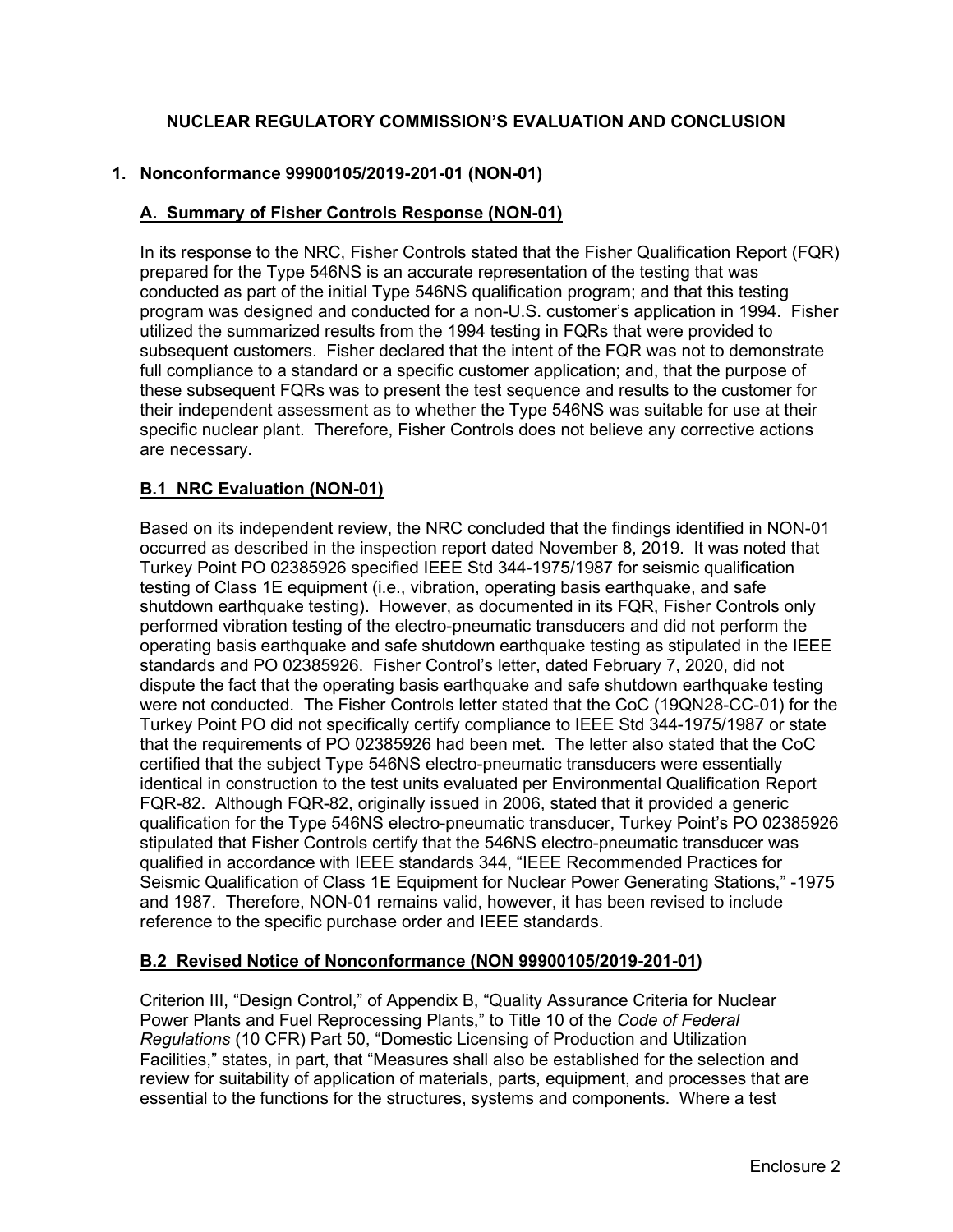program is used to verify the adequacy of a specific design feature in lieu of other verifying or checking processes, it shall include suitable qualification testing of a prototype unit under the most adverse design conditions."

Purchase Order 02385926, Rev. 9 (Florida Power & Light's Turkey Point Nuclear Plant), stated, in part, that the vendor shall certify the 546NS Electro-pneumatic Transducer is qualified in accordance with IEEE 344-1975 / 1987<sup>[2](#page-5-0)</sup>, "IEEE Recommended Practices for Seismic Qualification of Class 1E Equipment for Nuclear Power Generating Stations;" and, that the order was to be processed in accordance with Appendix B to 10 CFR Part 50.

Contrary to the above, as of November 8, 2019, Fisher Controls failed to conduct adequate testing to demonstrate suitable qualification testing of a prototype unit of the Type 546NS electro-pneumatic transducer under the most adverse design conditions as required in Florida Power & Light (FPL) Purchase Order 02385926, Rev. 9. Specifically, Fisher Controls failed to perform the operating basis earthquake and safe shutdown earthquake qualification testing in accordance with IEEE 344-1975/1987 standards to demonstrate that the Type 546NS electro-pneumatic transducers provided to FPL's Turkey Point Nuclear Plant could withstand the effects of site-specific earthquakes without the loss of capability to perform its intended safety function during and after a design basis seismic event.

<span id="page-5-0"></span><sup>2</sup> See Enclosure 3 for a listing of applicable IEEE 344-1975 / 1987 requirements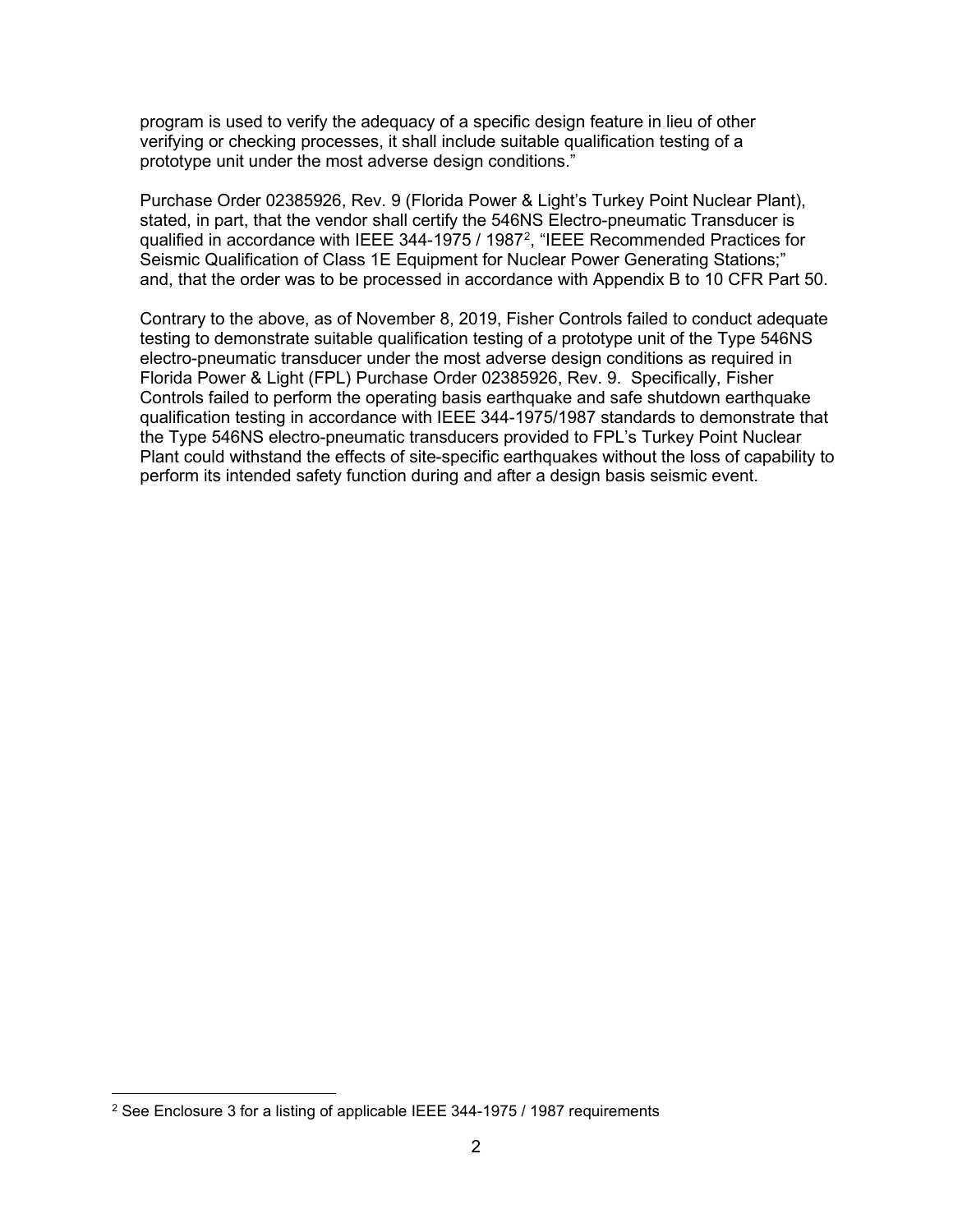### **2. Nonconformance 99900105/2019-201-02 (NON-02)**

#### **A.1 Summary of Fisher Controls Response to Item 1 of 6 (NON-02**)

In its response to the NRC, Fisher Controls stated that Section 5.4, "Combined Methods" of IEEE Std 323-1983, states, "...where size, application, time, or other limitations preclude the use of a type test on the complete equipment assembly, type testing of components supplemented by analysis may be used in the qualification process." Fisher Controls listed the interfaces for the Type 546NS electro-pneumatic transducers and stated that during the testing program conducted at Thermodyne, the Device Under Test (DUT) connections supplying the input signal and the supply air, and the connection for the output air were similar to those that would be used in a plant.

The response stated that during the entirety of the testing, the Type 546NS output was connected to a 100 $\text{in}^3$  volume tank with a pressure gauge between the Type 546NS output and the volume tank input. This volume tank is approximately the size of a Fisher Type 657 Size 40 actuator casing.

#### **A.1.a NRC Evaluation of Fisher Controls Response to Item 1 of 6 (NON-02)**

Based on its independent review, the NRC determined that Fisher Controls had not provided adequate objective evidence to substantiate its statements. Specifically, Fisher Controls did not provide a supporting analysis to demonstrate that the DUT connections (input signal, supply air, and output air) were sufficiently similar to those that would be used in a plant such that the testing interfaces adequately represented in-plant interfaces of a nuclear power plant, as required by Section 6.3.1.3, "Connections" of IEEE Std 323-1983. IEEE Std 323-1983, Section 6.3.1.3, states in part, that "Equipment shall be connected in a manner that simulates its expected installation when in actual use unless an analysis can be performed to show that the equipment's ability to perform its safety function(s) would not be altered by other means of connection." Further, the NRC staff determined that Fisher Controls did not provide objective evidence to demonstrate that the volume tank connected to the Type 546NS output during the test evolution accurately represented a connected air operated valve at the plant.

# **A.2 Summary of Fisher Controls Response to Item 2 of 6 (NON-02)**

In its response to the NRC, Fisher Controls stated that the 10mA-50mA version of the Type 546NS is mechanically similar to the 4mA-20mA version that was tested. Fisher Controls stated that the construction materials were the same between the two versions with two differences. The two dissimilarities included the use of a different bellows assembly with a higher spring rate in the 10mA-50mA version which is less susceptible to seismic input than the bellows in the 4mA-20mA construction; and the 10mA-50mA version contains fewer coil windings in order to incorporate the differing signal input and pressure output. Fisher Controls concluded that these differences have no impact on overall device qualification.

# **A.2.a NRC Evaluation of Fisher Controls Response to Item 2 of 6 (NON-02)**

Based on its independent review, the NRC determined that Fisher Controls did not provide adequate objective evidence to substantiate its statements. Specifically, Fisher Controls did not provide the requisite evaluation to reach the conclusion that the differences (i.e., different bellows assembly with higher spring rate and fewer coil windings) between the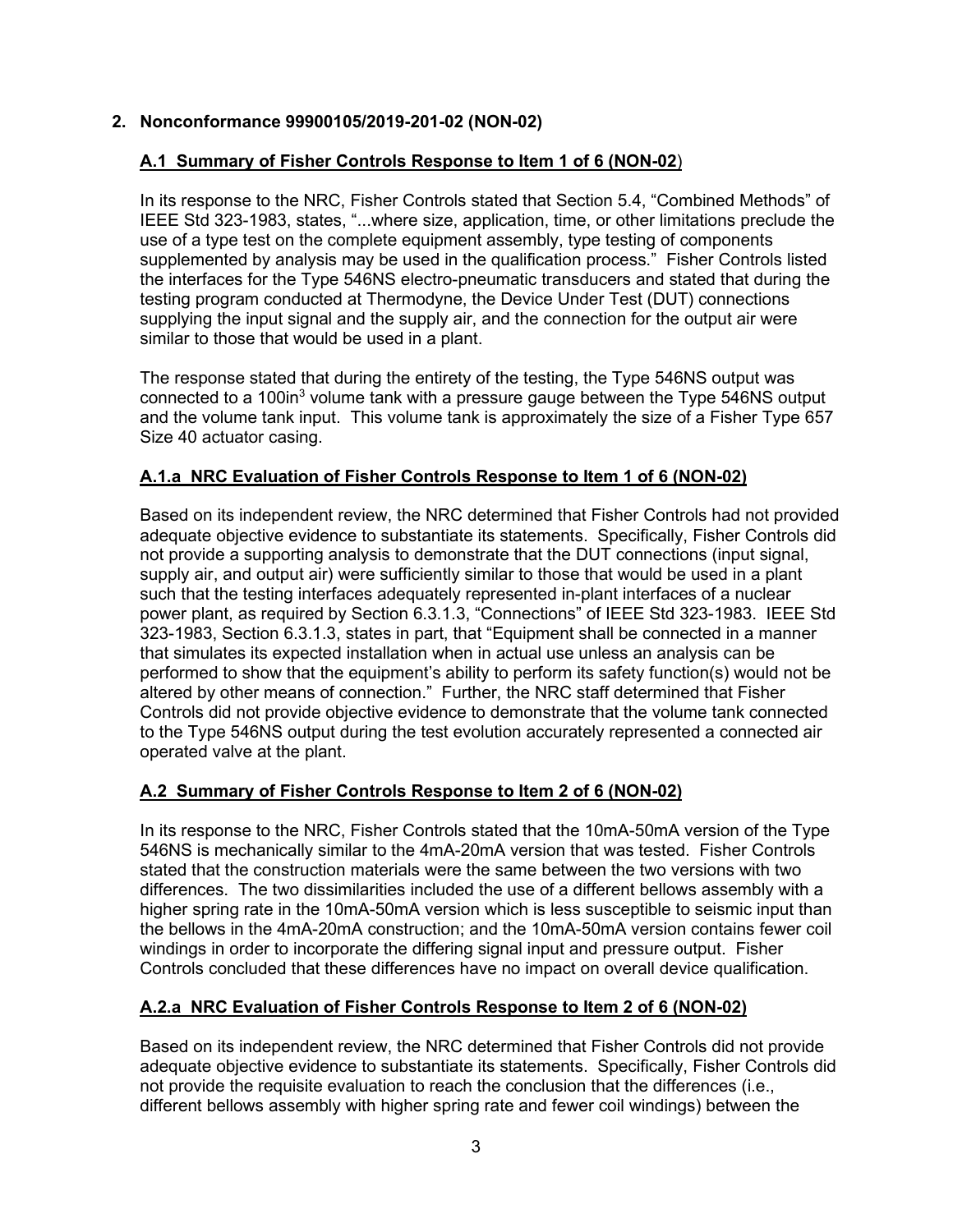10mA-50mA and the 4mA-20mA versions of the Type 546NS have no impact on the overall device qualification. Fisher Controls did not provide any objective evidence such as an evaluation to show how the higher spring rate in the 10 mA-50mA version reduces the susceptibility of the bellows to seismic input or how the fewer coil windings in the 10 mA-50mA affect the qualification results.

### **A.3 Summary of Fisher Controls Response to Item 3 of 6 (NON-02)**

In its response to the NRC, Fisher Controls stated that the Activation Energy used in this testing is based on previous Fisher Controls testing conducted under Fisher Lab Report 1685-3-11. Fisher Controls stated that based on these testing results, the Activation Energy is considered conservative for ethylene propylene diene monomer (EPDM) rubber components. Fisher Controls also stated that the nylon bobbin is a static component in this assembly and, therefore, its degradation would be considered inconsequential.

#### **A.3.a Summary of NRC Evaluation of Fisher Controls Response to Item 3 of 6 (NON-02)**

Based on its independent review, the NRC determined that Fisher Controls did not provided sufficient objective evidence to substantiate its statements. Specifically, Fisher Controls did not provide the results of any analysis performed to demonstrate that the selected activation energy based on the test results conducted under Fisher Lab Report 1685-3-11 is sufficiently conservative for EPDM components. Given that activation energy selection is a major component in the accuracy of thermal aging calculations (i.e., Arrhenius equation) and nonmetallic components are more thermally vulnerable than metallic material, all components within the Type 546NS electro-pneumatic transducer should be evaluated to determine the most conservative activation energy. This includes the nylon bobbin. Fisher Controls did not provide the necessary analysis to substantiate Fisher Controls' conclusion that due to the static nature of the nylon bobbin (i.e., its susceptibility to thermal aging), its degradation would be considered inconsequential in the determination of activation energies in the thermal aging analysis/calculations.

# **A.4 Summary of Fisher Controls Response to Item 4 of 6 (NON-02)**

In its response to the NRC, Fisher Controls stated that Section 5.0 of the FQR, titled "Maintenance Requirements" provides recommendations for maintenance of the Type 546NS. Reference is made to the Instruction Manual which is publicly available online. Fisher Controls stated that during qualification testing, no device maintenance was necessary or conducted.

#### **A.4.a Summary of NRC Evaluation of Fisher Controls Response to Item 4 of 6 (NON-02)**

Based on its independent review, the NRC determined that Fisher Controls did not document in the qualification report that no device maintenance was necessary or conducted during qualification testing. Therefore, the FQR should be revised, as appropriate, to document that no device maintenance was required during qualification testing.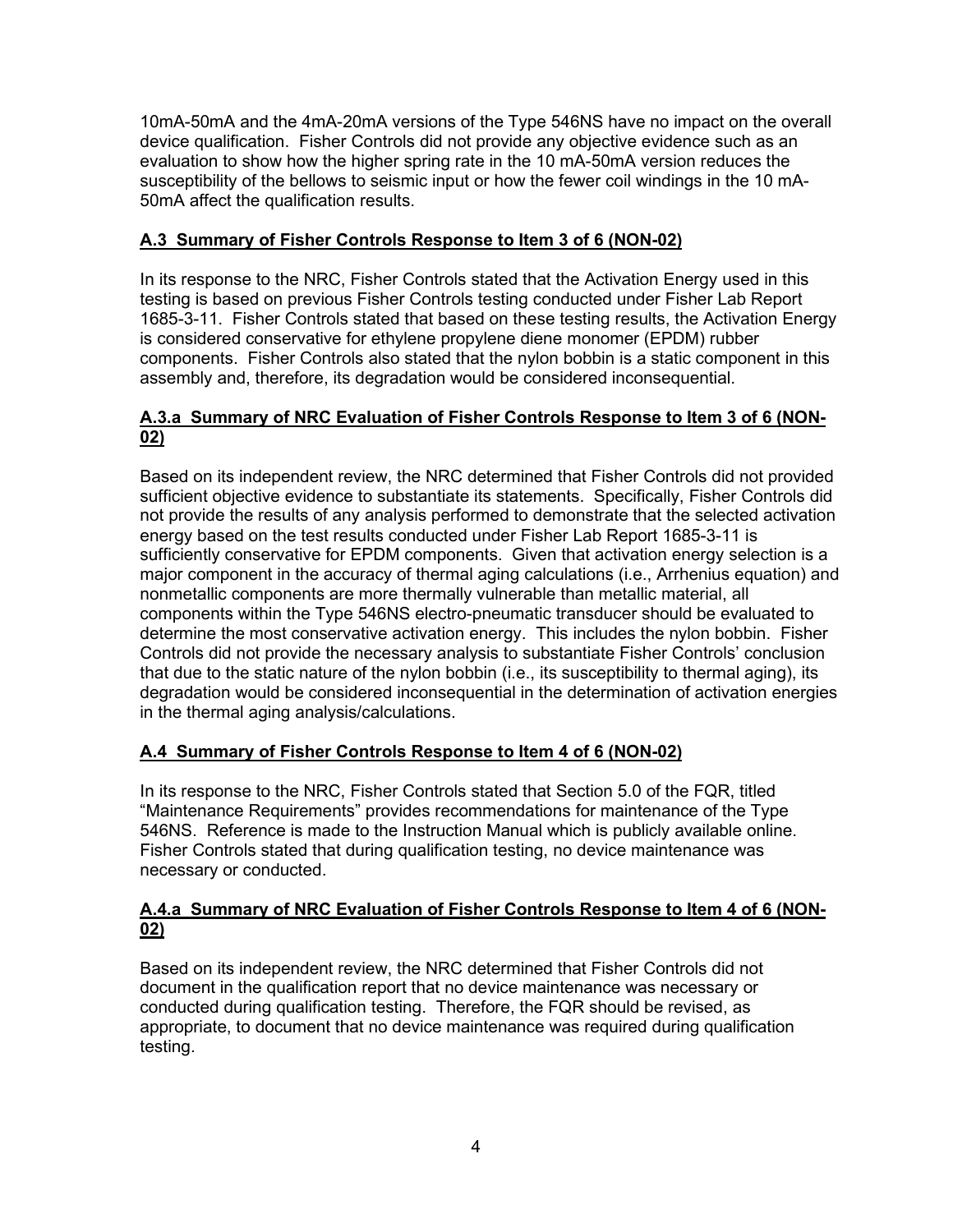# **A.5 Summary of Fisher Controls Response to Item 5 of 6 (NON-02)**

In its response to the NRC, Fisher Controls stated, "*Prior to any qualification testing, the Type 546 was subjected to baseline functional testing in order to establish a starting point for device performance. The results of this baseline functional testing are documented in the FQR. These results show the Type 546 performed as expected, within published performance criteria, prior to the start of any qualification testing.*"

## **A.5.a Summary of NRC Evaluation of Fisher Controls Response to Item 5 of 6 (NON-02)**

Based on its independent review, the NRC determined that Fisher Controls did not provide any objective evidence to substantiate its statement. While Fisher Controls' response stated that baseline testing was performed prior to any qualification testing, Fisher Controls did not respond to the specific issue identified in the NON regarding the calibration of the DUT prior to baseline testing.

# **A.6 Summary of Fisher Controls Response to Item 6 of 6 (NON-02)**

In its response to the NRC, Fisher Controls stated that the Thermodyne Equipment Qualification (EQ) Test Report No. 4F-3-1-2 does not identify any test anomalies. The "eight test anomalies" discussed in the NRC's inspection report are a reference to a post-test evaluation of the overall test program. Fisher Controls stated that after all testing was completed and documented, Fisher Controls prepared an independent document listing eight points of consideration for future testing. This document is titled, "Critique – Report 4F-3-1-2, Rev. 0" (For Planning Future 546 [electro-pneumatic] Test Programs). Fisher Controls stated that these points did not have an impact on device qualification and are instead suggestions for additional items to consider during any future test program.

# **A.6.a NRC Evaluation of Fisher Controls Response to Item 6 of 6 (NON-02)**

Based on its independent review, the NRC determined that additional information was needed to support Fisher Control's claim that "Critique – Report 4F-3-1-2, Rev. 0" documented an independent assessment performed after the qualification test by Fisher Controls and that it only contains eight points of consideration for future testing. The NRC staff contacted Fisher Controls on February 27, 2020, to obtain access to the "Critique – Report 4F-3-1-2, Rev. 0" and the Thermodyne EQ Test Report in order to verify the information provided by Fisher Controls. The NRC staff's review of these documents determined that the eight issues identified in the "Critique – Report 4F-3-1-2, Rev. 0" could affect the validity of the Thermodyne EQ test results. However, the report did not evaluate whether these issues affected the validity of the Thermodyne EQ Test Report results.

# **B.1 NRC Overall Evaluation of NON-02 (Items 1 – 6)**

The NRC staff determined that:

• Fisher Controls did not provide objective evidence to demonstrate that the volume tank connected to the Type 546NS output accurately represented a connected air operated valve at the plant (1 of 6);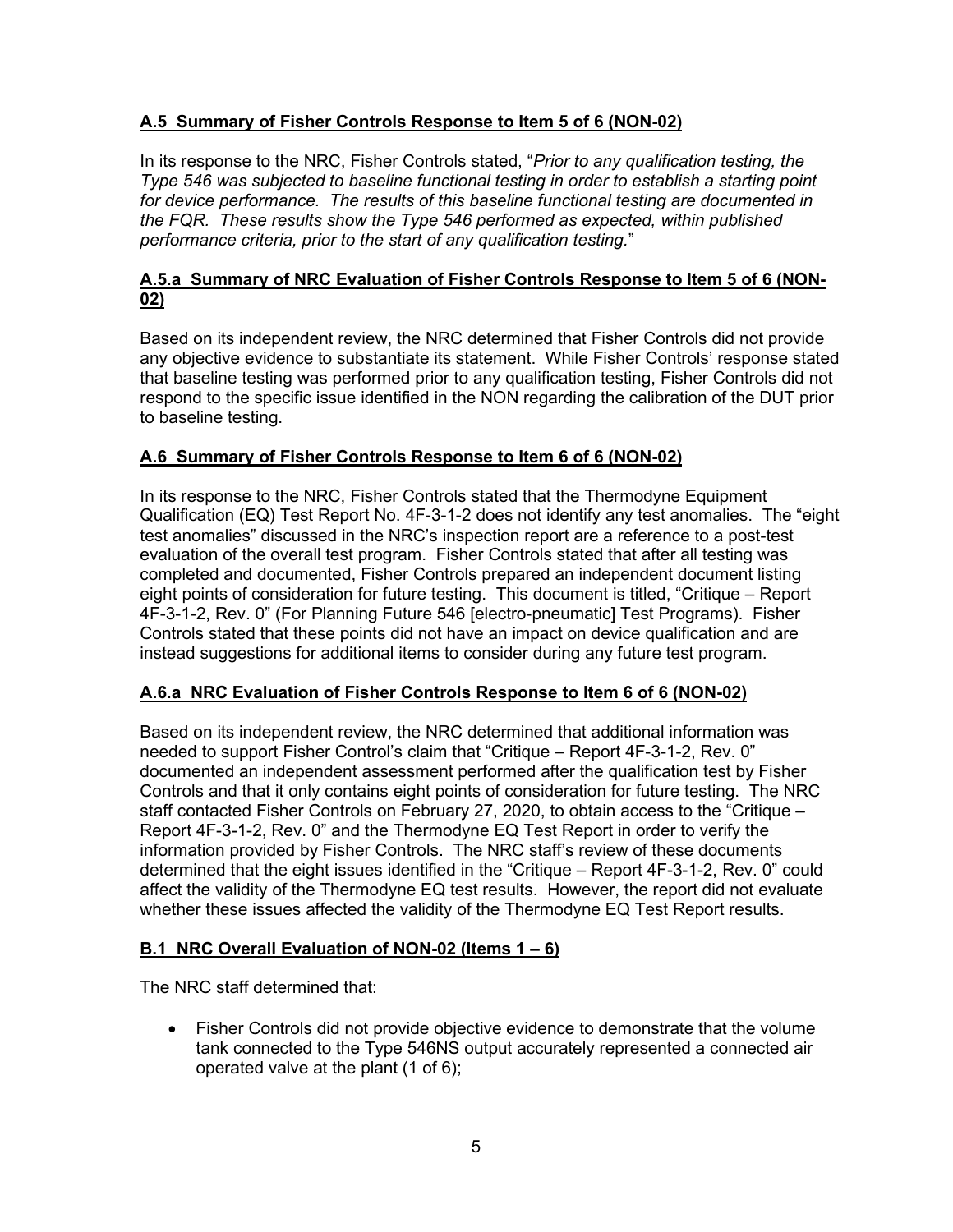- Fisher Controls did not submit sufficient evaluation to reach the conclusion that the differences between the 10mA-50mA version of the Type 546NS and the 4mA-20mA version had no impact on the overall device qualification (2 of 6);
- Fisher Controls did not submit a sufficient analysis to substantiate its conclusion that, due to the static nature of the nylon bobbin (i.e., its susceptibility to thermal aging), its degradation would be considered inconsequential in the determination of activation energies in the thermal aging analysis/calculations (3 of 6);
- Fisher Controls did not document in the qualification report whether device maintenance was necessary or conducted during qualification testing (4 of 6);
- Fisher Controls stated that baseline testing was performed prior to qualification testing; however, a response to the specific issue identified in the NON regarding the calibration of the DUT prior to baseline testing was not provided (5 of 6);
- Fisher Controls did not submit sufficient information to determine whether the eight issues in the critique report affected the validity of the Thermodyne EQ Test Report results (6 of 6).

Based on the available information, the NRC's independent review concluded that the findings associated with these items occurred as stated in the November 8, 2019, inspection report for NON 99900105/2019-201-02. However, NON-02 has been revised to include reference to the purchase order and IEEE standards.

#### **B.2 Revised Notice of Nonconformance-02 (NON 99900105/2019-201-02)**

Criterion III of Appendix B to 10 CFR Part 50 states, in part, that "Measures shall also be established for the selection and review for suitability of application of materials, parts, equipment, and processes that are essential to the functions for the structures, systems and components. Where a test program is used to verify the adequacy of a specific design feature in lieu of other verifying or checking processes, it shall include suitable qualification testing of a prototype unit under the most adverse design conditions."

Purchase Order 02385926, Rev. 9 (Florida Power & Light's Turkey Point Nuclear Plant), stated, in part, the vendor shall certify the 546NS Electro-pneumatic Transducer is qualified in accordance with IEEE [3](#page-9-0)23-1974 / 1983<sup>3</sup>, "Standard for Qualifying Class 1E Equipment for Nuclear Power Generating Stations" (Harsh Environment); and, that the order was to be processed in accordance with 10CFR50, Appendix B Program.

Contrary to the above, as of November 8, 2019, Fisher Controls failed to conduct adequate testing to demonstrate suitable qualification of a prototype unit of the Type 546NS electropneumatic transducer under the most adverse design conditions as required in Florida Power & Light (FPL) Purchase Order 02385926, Rev. 9. In addition, Fisher Controls failed to appropriately perform testing in accordance with IEEE 323-1974/1983 standards to demonstrate that the 546NS electro-pneumatic transducers could perform their intended safety function. Specifically, Fisher Controls failed to:

<span id="page-9-0"></span><sup>&</sup>lt;sup>3</sup> See Enclosure 4 for a listing of applicable IEEE 323-1974 / 1983 requirements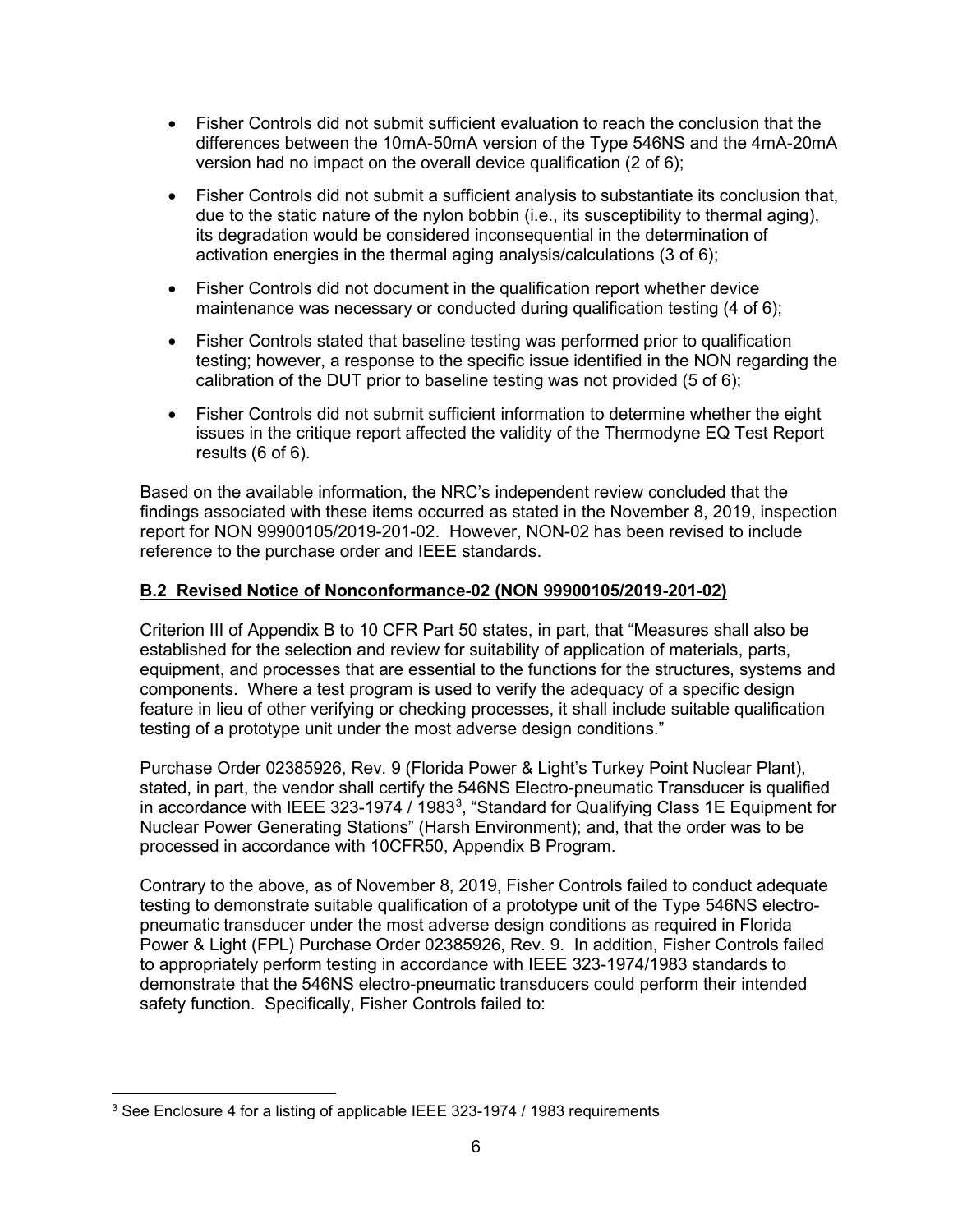- 1. Test the electro-pneumatic transducers in a configuration similar to how it would be used once installed in a system at the plant.
- 2. Demonstrate that qualification testing was performed with service conditions and equipment specification considering a 10-50mA direct current design input.
- 3. Justify the selection methodology of the activation energies used in the thermal aging analysis/calculations to ensure the most conservative activation energies were used for establishing a qualified life.
- 4. Document in the qualification report whether device maintenance was necessary or conducted during qualification testing.
- 5. Adequately calibrate the test specimen prior to baseline testing.
- 6. Evaluate how eight test anomalies affected the qualification of the electro-pneumatic transducers.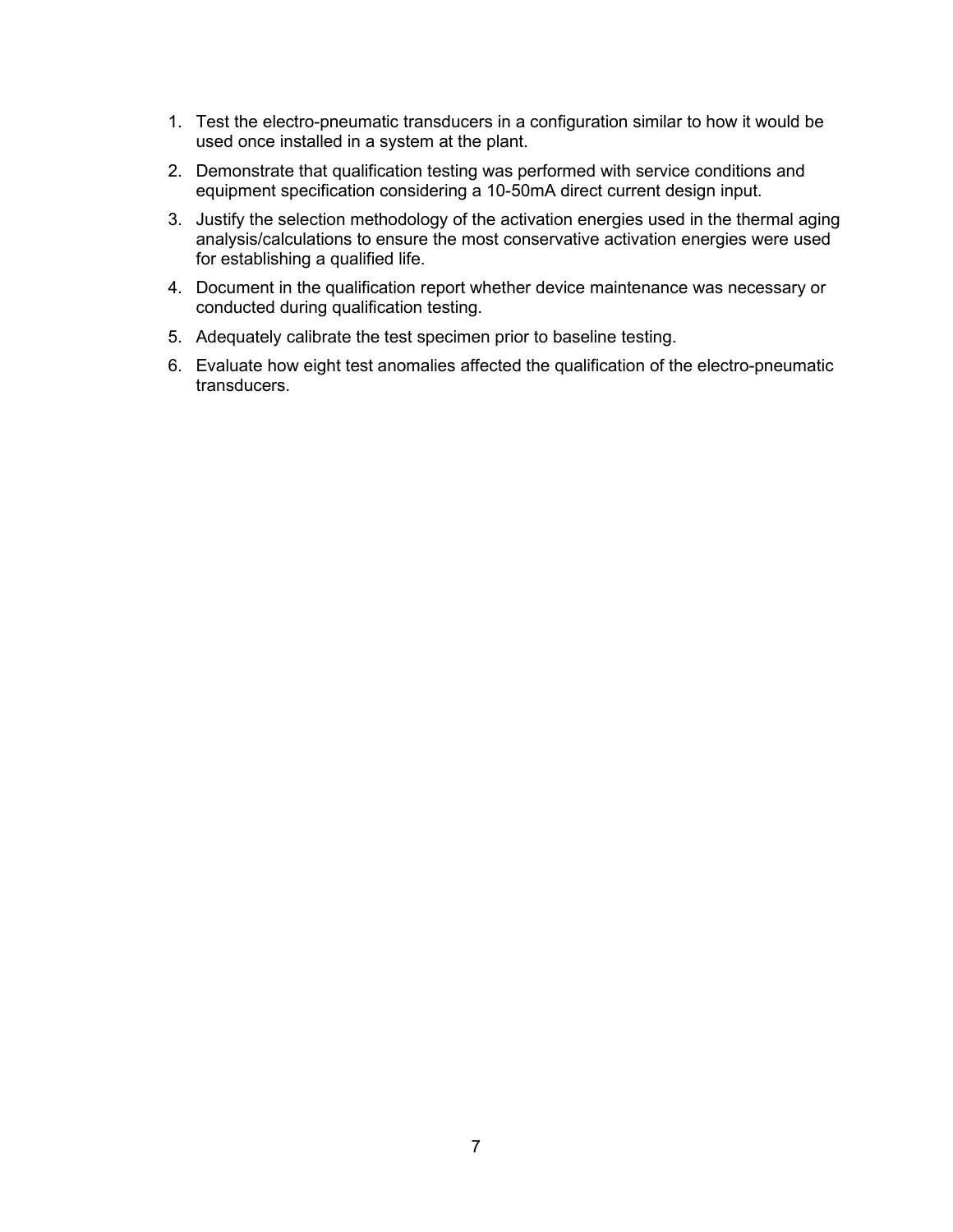#### **Enclosure 3 – IEEE Standards Applicable to NON 99900105/2019-201-01**

#### IEEE Std 344-1975

- IEEE Std 344-1975, Section 4, "Seismic Qualification Requirements," states in part, "The seismic qualification of Class1E equipment should demonstrate an equipment's ability to perform its required function during and after the time it is subjected to the forces resulting from one SSE. In addition, the equipment must withstand the effects of a number of OBEs (see Sections 5.4 and 6.1.4) prior to the application of an SSE."
- IEEE Std 344-1975, Section 5.4, "OBE and SSE Analysis," states in part, "…The analysis must show that OBE events followed by an SSE will not result in failure of equipment to perform its Class 1E function."
- IEEE Std 344-1975, Section 6.1.4, "OBE Tests", states in part, "Seismic qualification tests on Class 1E equipment designed to show adequacy of performance during and following an SSE must be preceded by one or more OBE tests. The number of tests shall be justified for each site or shall produce the equivalent effect of 5 OBEs."

#### IEEE Std 344-1987

- IEEE Std 344-1987, Section 4, "Seismic Qualification Approach," states in part, "The seismic qualification of Class1E equipment should demonstrate an equipment's ability to perform its required function during and after the time it is subjected to the forces resulting from one SSE. In addition, the equipment must withstand the effects of a number of OBEs (see Sections  $6.5<sup>4</sup>$  $6.5<sup>4</sup>$  $6.5<sup>4</sup>$  and  $7.1.5.1$ ) prior to the application of an SSE."
- IEEE Std 344-1987, Section 6.6, "OBE and SSE Analysis," states in part, "…The analysis must show that OBE events followed by an SSE will not result in failure of equipment to perform its Class 1E function."
- IEEE Std 344-1987, Section 7.1.5, "Vibrational Aging," states in part, "Seismic qualification tests on equipment designed to show adequacy of performance during and following a SSE must be preceded by tests that produce the equivalent fatigue effect of the number of OBE specified for each site and the equivalent fatigue effects of specified in-plant vibration resulting from normal and transient plant operating conditions…Vibration-aging tests shall be performed preceding the OBE and SSE tests"
- IEEE Std 344-1987, Section 7.1.5.1, "Aging from Nonseismic Vibration Conditions," states in part, "Portions of seismic tests may be used to provide part of the gaining requirement of ANSI/IEEE Std 323-1983 for the specified nonseismic related vibration due to normal and transient plant operating conditions and inplant vibration. It shall be demonstrated that the equivalent amplitude response cycles achieve din the seismic tests, excluding those required for the seismic low-cycle fatigue requirement, exceed the amplitude response cycles required for the nonseismic loads…Credit may be taken for any test preceding the SSE."

<span id="page-11-0"></span><sup>4</sup> Note, the NRC staff found the reference to Section 6.5 is incorrect and that the reference should be Section 6.6.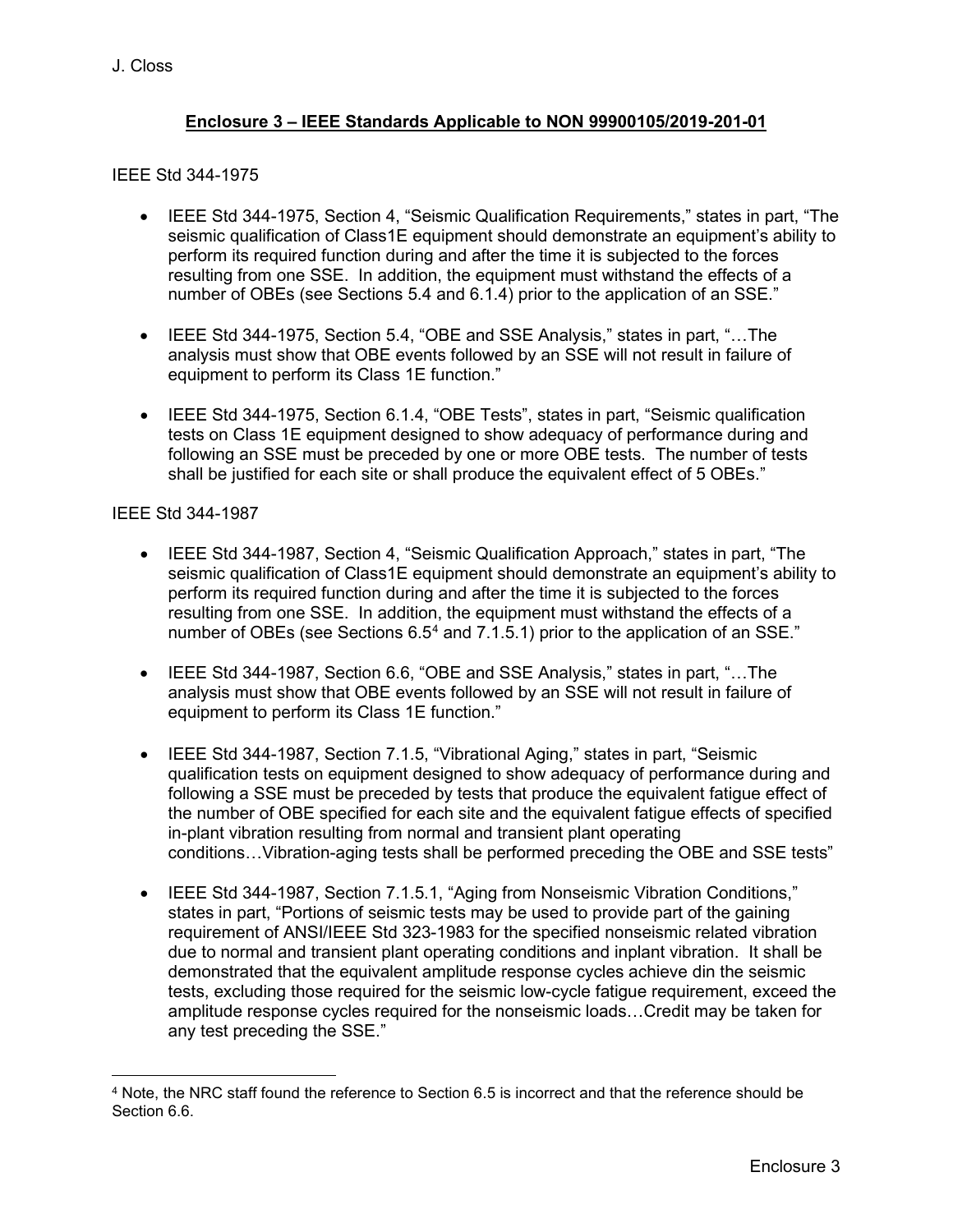#### **Enclosure 4 – IEEE Standards Applicable to NON 99900105/2019-201-02**

Item 1 of 6 (NON 2)

- IEEE Std 323-1974, Section 5.1, "Type Testing," states in part, "Type testing of actual equipment using simulated service conditions is the preferred method."
- IEEE Std 323-1974, Section 6.3.1.3, "Connections," states in part, "Equipment shall be connected in a manner that simulates its specified installation when in actual use unless an analysis can be performed and justified to show that the equipment's performance would not be altered by other means of connections."
- IEEE Std 323-1983, Section 6.1.5, "Service Condition," states, "The service conditions for the equipment shall be specified. These shall include the nominal values and their expected durations, and the extremes and their expected durations. Examples include but are not limited to: 1) Ambient pressure and temperature, 2) Relative humidity, 3) Radiation environment, 4) Seismic operating basis earthquake (OBE) and nonseismic vibration, 5) Operating cycles, 6) Electrical loading and signals, 7) Submergence."
- IEEE Std 323-1983, Section 6.1.5.2, "Design Basis Accident and Seismic Service Conditions," states, in part, "The postulated service conditions for the design basis accident and post design basis accidents and the seismic events during or after which the equipment is required to perform its safety function(s) shall be specified."
- IEEE Std 323-1983, Section 6.3, "Type Testing," Subsection 3.1, states, "The type test shall demonstrate that the equipment performance meets or exceeds its safety function requirements. The type test conditions shall meet or exceed the specified service conditions. Margin shall be added if not included in the specified service conditions," and Subsection 6.3.1.3, "Connections," states in part, "Equipment shall be connected in a manner that simulates its expected installation when in actual use unless an analysis can be performed to show that equipment's ability to perform its safety function(s) would not be altered by other means of connection."

Item 2 of 6 (NON 2)

- IEEE Std 323-1974, Section 6.3, "Type Test Procedures," Subsection 6.3.1, states in part, "The type test shall be designed to demonstrate that the equipment performance meets or exceeds the requirements of the equipment specifications for the plant," and Subsection 6.3.1.3, "Connections," states, in part, "Equipment shall be connected in a manner that simulates its specified installation when in actual use unless an analysis can be performed and justified to show that the equipment's performance would not be altered by other means of connections."
- IEEE Std 323-1983, Section 6.1.2, "Interfaces," states, "Loading at interfaces (that is, physical attachments, mounting, auxiliary devices, connectors to the equipment at the equipment boundary) shall be specified for each operating mode. Motive power or control signal inputs and outputs and the physical manner by which they are supplied (for example, connectors, terminals blocks) shall be specified. Control, indicating, and other auxiliary devices mounted internal or externally to the equipment and required for proper operation shall be included.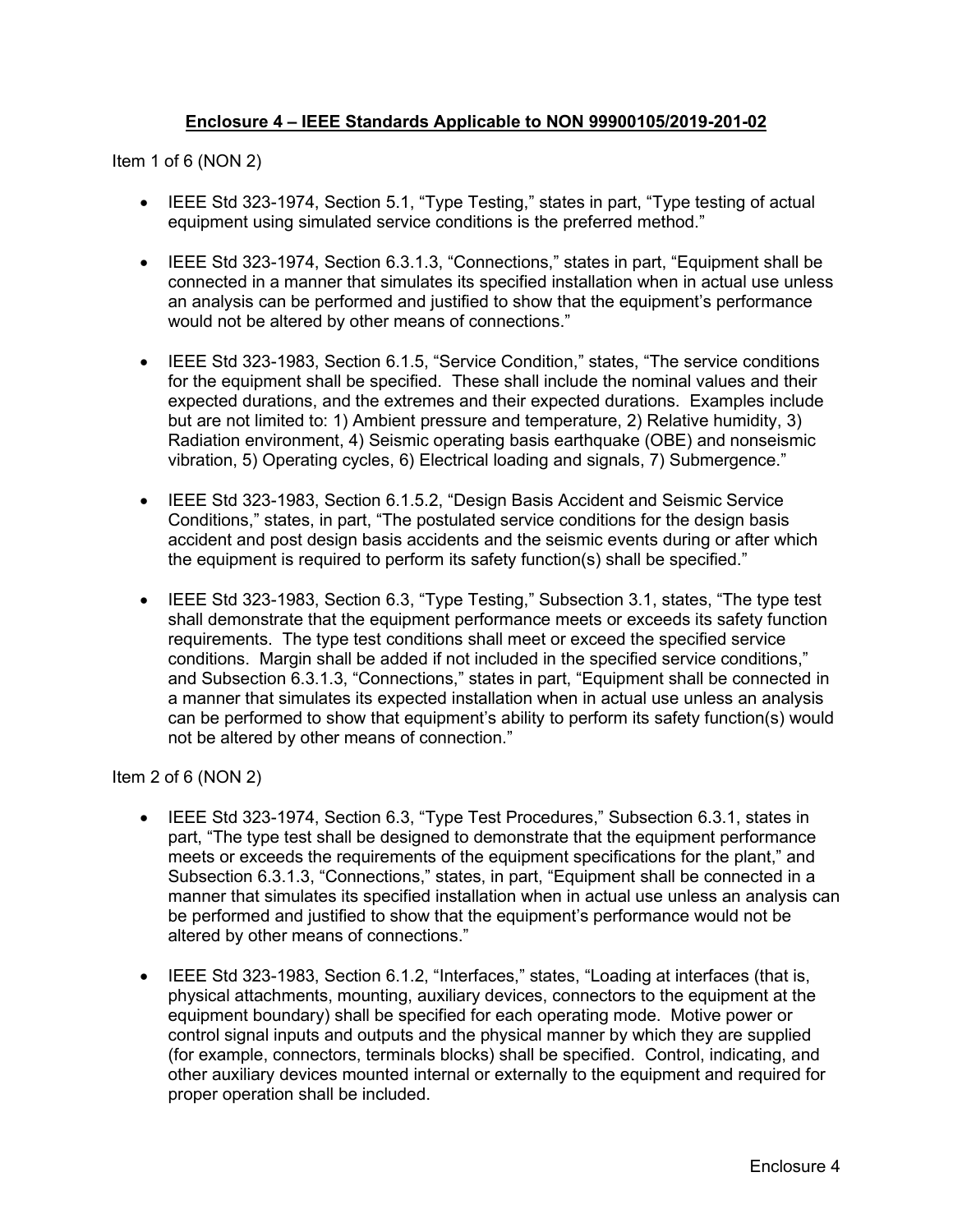- IEEE Std 323-1983, Section 6.1.5, "Service Condition," states in part, "The service conditions for the equipment shall be specified. These shall include the nominal values and their expected durations, and the extremes and their expected durations. Examples include but are not limited to: 1) Ambient pressure and temperature, 2) Relative humidity, 3) Radiation environment, 4) Seismic operating basis earthquake (OBE) and nonseismic vibration, 5) Operating cycles, 6) Electrical loading and signals, 7) Submergence."
- IEEE Std 323-1983, Section 6.3, "Type Testing," Subsection 6.3.1, states, "The type test shall demonstrate that the equipment performance meets or exceeds its safety function requirements. The type test conditions shall meet or exceed the specified service conditions. Margin shall be added if not included in the specified service conditions," and Subsection 6.3.1.3, "Connections," states in part, "Equipment shall be connected in a manner that simulates its expected installation when in actual use unless an analysis can be performed to show that equipment's ability to perform its safety function(s) would not be altered by other means of connection."

#### Item 3 of 6 (NON 2)

- IEEE Std 323-1974, Section 6.3.2, "Test Sequence," states in part, "Equipment shall be aged in accordance with Section 6.3.3 to put it in a condition which simulates its expected end-of-qualified-life condition including the effect of radiation (design basis event radiation may be included," and Section 6.3.3, "Aging," states, in part "A short period of accelerated thermal aging merely simulates service life; however, it produces some deterioration and, when followed by vibration may produce realistic failure modes."
- IEEE Std 323-1983, Section 6.2.1, "Aging Considerations," states in part, "If the equipment is determined to have a significant again mechanism, then the mechanism shall be accounted for in the qualification program. If the qualification method is type testing, then preconditioning prior to qualification testing is required unless the effects of the significant aging mechanism can be accounted for by periodic inservice surveillance/maintenance…If age conditioning is required, a further determination shall be made as to whether accelerated aging technique can be applied to the equipment and yield valid results that may be correlated to real time."
- IEEE Std 323-1983, Section 6.2.2, "Qualified Life Objective," states in part, "Where applicable; a qualified life objective shall be determined consistent with the specification requirements, the anticipated capabilities of the equipment, and any limitations imposed by the specified aging program."
- IEEE Std 323-1983, Section 6.3.3.2, "Age Conditioning," states in part, "If naturally-aged equipment is not available with proper documentation and significant aging mechanism(s) have been identified, the equipment shall be age conditioned in the type test program unless the effects of significant aging mechanism can be accounted for by in-service surveillance/maintenance. Age conditioning is a process whereby the effects of significant aging mechanism are simulated in the test sample…Age conditioning generally involves applying simulated in-service stresses (for example, thermal, radiation, wear, and vibration) at magnitudes or rates that are greater than expected inservice levels but less than the material property limitations."

Item 4 of 6 (NON 2)